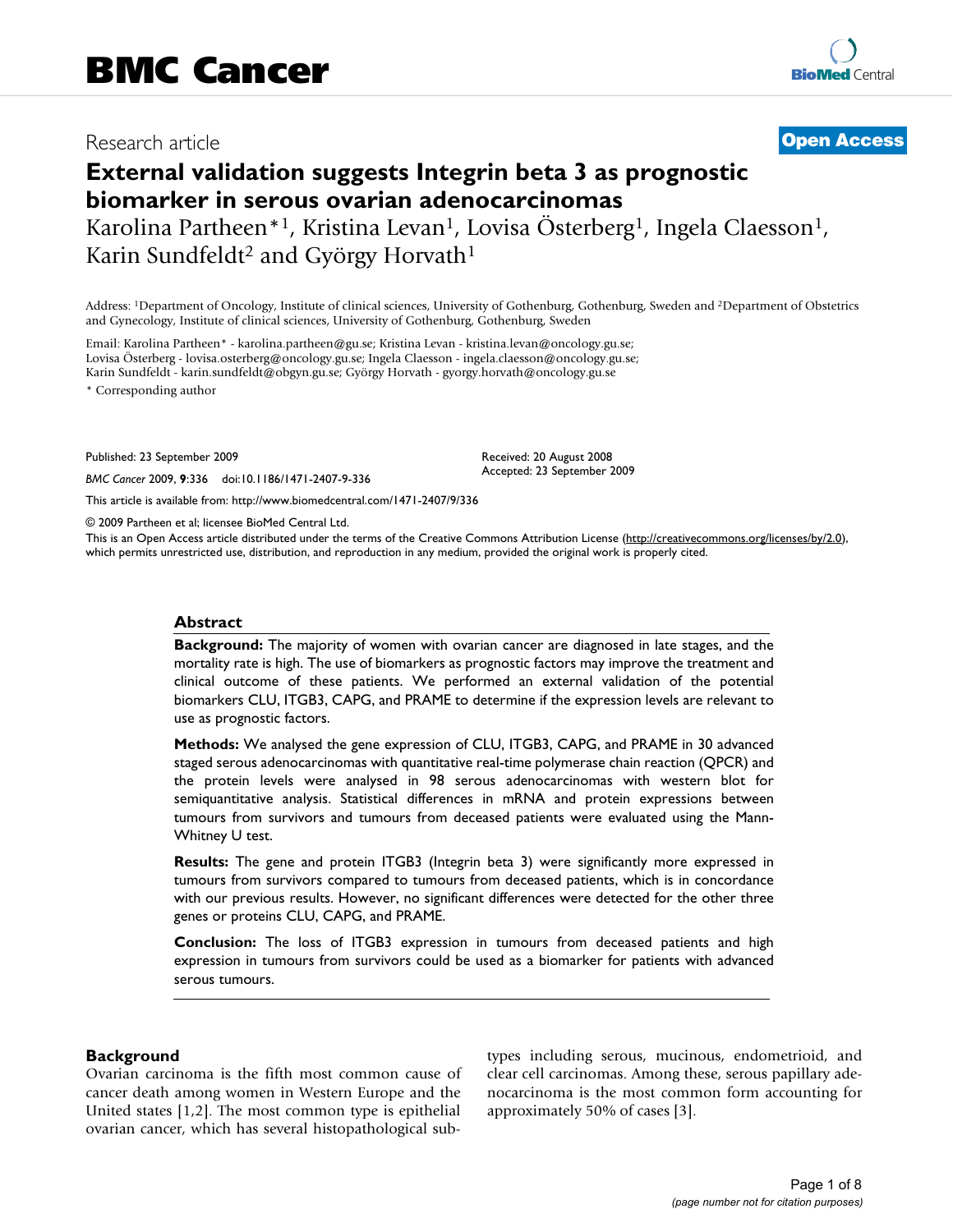The majority of women with ovarian cancer are diagnosed in late stages, and these patients are treated similarly with tumour reductive surgery followed by chemotherapy. However, even though patients with stage III-IV tumours undergo extensive therapy, the mortality rate is high, and only 30% of patients survive more than five years after diagnosis [4]. The prognostic factors used today, such as surgical stage, volume of residual tumour after primary surgery, and histologic grade, are insufficient to optimise and individualise the treatment. There is an urgent need to better classify these tumours to improve the treatment and clinical outcome of patients.

The use of novel biomarkers as prognostic factors may facilitate identification of patients who are likely to relapse and die of the disease. Expression profiles have been used to identify genes involved in ovarian tumour initiation and progression. We have previously used expression arrays to detect potential biomarkers with prognostic relevance [5]. However, there is a limited overlap of data among expression analyses of ovarian carcinomas owing to several factors [6]. First, the number of tumours studied is low and consists of different stages and mixtures of histopathological subtypes. Second, different microarray technology platforms and statistics are used, and the definition of different endpoints varies in the studies. The extensive knowledge about differences in microarray results suggests that external validations are required to verify if the data are relevant to use. Our previous analysis demonstrated differences in expression between tumours from survivors and tumours from deceased patients, including four cancer-related genes, *ITGB3*, *CLU*, *CAPG*, and *PRAME* [5]. We further established the significant differences in expression levels for the corresponding proteins [7]. Further validation of the gene and protein expressions in an external validation set is necessary, to clarify if the expression levels are usable as biomarkers. The protein expressions of these potential biomarkers may also be related to the tumours biological properties.

Integrin beta 3 (ITGB3) was more expressed in tumours from survivors in our previous studies. Integrins are known to participate in cell adhesion, and work as receptors in cell-surface mediated signalling, through binding with different ligands in focal adhesions [8-10]. Clusterin (CLU), also more expressed in tumours from survivors in our previous studies, seems to have divergent functions in cells. This is probably due to different isoforms, one secreted/cytoplasmic form (sCLU/cCLU) with chaperone activity involved in tumour progression, and one nuclear form (nCLU) with proapoptotic function [11-13]. Capping protein (actin filament) gelsolin-like (CAPG), which was more expressed in tumours from deceased patients in our studies, belongs to the gelsolin protein superfamily.

This group of proteins control actin organisation, and CAPG contributes to the control of actin-based motility in cells by capping the barbed ends of actin filaments [14,15]. Preferentially expressed antigen in melanoma (PRAME) is a repressor of retinoic acid receptor signalling [16]. In our previous studies, PRAME was detected as more expressed in tumours from deceased patients compared to tumours from survivors.

In this study, we performed an external validation of the four genes and proteins in a new set of advanced ovarian serous adenocarcinomas to determine if differences in expression levels are relevant to use as prognostic markers.

### **Methods**

#### *Patient and tumour material*

In this study, 98 advanced stage (III or IV) serous papillary adenocarcinomas of the ovary were analyzed (Table 1). The tumours were randomly selected and adjusted to similar size of tumours from survivors and tumours from deceased patients. Patients who survived five years or more after the initial diagnosis were considered as survivors and all deceased patients in the study succumbed to cancer. Surgical staging of the tumours was performed according to International Federation of Gynaecology and Obstetrics (FIGO) standards, and patients with no macroscopic residual tumour were classified as radically operated. The tumours were removed at primary surgery and secured for pathology examination, RNA, and protein extraction. After surgery, patients were treated with platinum based chemotherapy, either with a combination of farmorubicine, carboplatin, and cyclophosphamide, or with a combination of paclitaxel and carboplatin. The tumours were collected from patients diagnosed between 1993 and 2003 at Sahlgrenska University Hospital, Gothenburg, Sweden, and the study was approved by the local ethics committee. A pathologist reviewed all tumours according to the treatment protocol for gynaecological malignancies in western Sweden. Specimen imprints for cytologic evaluation were performed to verify the presence of tumour cell content, and only tumours containing at least 50% tumour cells were included.

#### *Quantitative real-time polymerase chain reaction (QPCR)*

Thirty tumours from patients treated with paclitaxel and carboplatin were analysed with QPCR, performed as described by Partheen et al. [7]. Briefly, total RNA was isolated from frozen tumours by homogenisation with TRIzol Reagent (Invitrogen, Carlsbad, CA, USA) and then extracted with RNeasy mini kit (Qiagen, Valencia, CA, USA). High-quality RNA was obtainable from 30 samples and used in the analysis. From each tumour sample  $0.5 \mu g$ of total RNA was reverse transcribed in duplicate. Each cDNA sample was analysed once by real-time PCR, giving two data points for each tumour sample. The cDNA were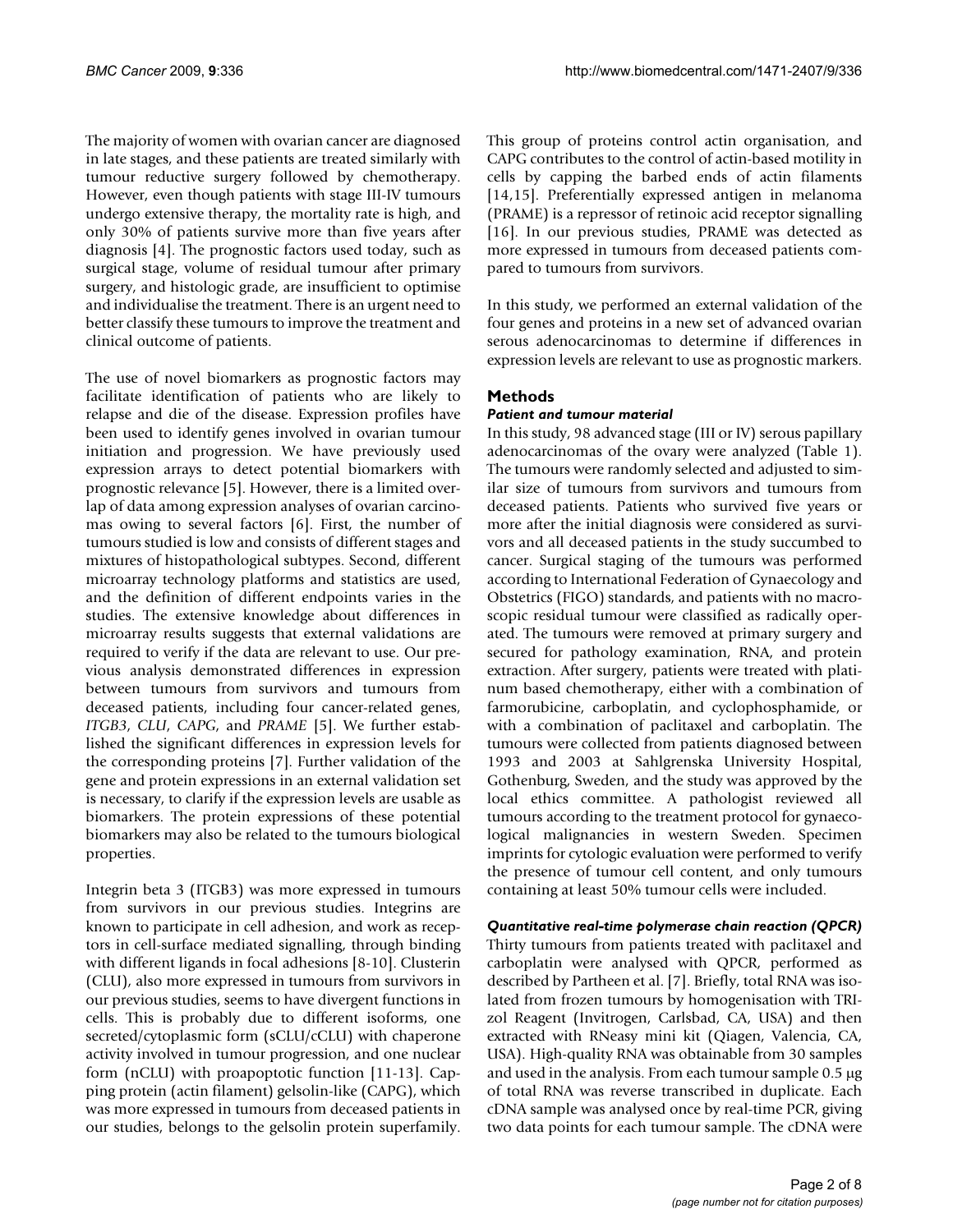#### **Table 1: Summary of clinicopathologic characteristics of the patients**

|                                                 | <b>Tumours</b><br>(from survivors/deceased patients) |  |
|-------------------------------------------------|------------------------------------------------------|--|
| <b>Total Tumours</b>                            | 98 (48/50)                                           |  |
| Tumours used in QPCR analysis                   | 30(15/15)                                            |  |
| Mean age (years)                                | 60 (57/62) (range 28-81)                             |  |
| <b>FIGO Staging</b>                             |                                                      |  |
| Illa                                            | 10(7/3)                                              |  |
| IIIb                                            | 14(7/7)                                              |  |
| lllc                                            | 73 (33/40)                                           |  |
| IV                                              | 1(1/0)                                               |  |
| <b>Surgery</b>                                  |                                                      |  |
| Radically operated                              | 20(13/7)                                             |  |
| Residual tumour                                 | 75 (34/41)                                           |  |
| Not available                                   | 3(1/2)                                               |  |
| <b>Differentiation</b>                          |                                                      |  |
| Well                                            | 15(10/5)                                             |  |
| Moderate                                        | 22(10/12)                                            |  |
| Poor                                            | 59 (26/33)                                           |  |
| Not available                                   | 2(2/0)                                               |  |
| <b>Treatment</b>                                |                                                      |  |
| farmorubicine, carboplatin and cyclophosphamide | 31(16/15)                                            |  |
| paclitaxel and carboplatin                      | 67 (32/35)                                           |  |
|                                                 |                                                      |  |

detected with SYBR Green I. Two stable reference genes were used for normalisation, GAPDH and  $\beta$ -actin from the Human Endogenous Control Gene Panel (TATAA Biocenter, [http://www.tataa.com\)](http://www.tataa.com). The efficiency of each QPCR assay was estimated from the slope of a standard curve generated from the serial dilution of purified PCR products. The assays for CLU and ITGB3 showed PCR efficiencies close to 80%, and for CAPG and PRAME 90%. These values were used for subsequent calculations. For each assay the average Ct value for each tumour sample was converted to relative copy numbers. The data were then normalised by the geometric average of the two reference genes [17].

#### *Western blot*

Western blot was performed on 98 tumour samples, each in duplicate as described by Partheen et al. [7]. Briefly, the frozen samples were homogenised with RIPA followed by centrifugation. The samples were diluted in SDS sample buffer with and without 10% 2-mercaptoethanol and heated at 97°C for 5 minutes. The unreduced samples (without 2-mercaptoethanol) were used to detect ITGB3. Total protein was loaded into each lane on a 10% Criterion™ precast gel (BIO-RAD laboratories, Hercules, CA, USA). The proteins were transferred to nitrocellulose membranes (BIO-RAD) and blocked overnight at 4°C in 5% non-fat milk in 10 mM Tris buffered saline (TBS).

The membranes were incubated in TBS containing 0,05%Tween 20 with the following primary antibodies: chicken polyclonal to CAPG (1:3000, ab14235, Abcam, Cambridge, UK), rabbit polyclonal to PRAME (1:1000, ab32185, Abcam), mouse monoclonal to CLU (1:15 000, clone 41D, Upstate Biotechnology, Lake Placid, NY, USA), ITGB3 (1:1000, MAB1974, Chemicon, Temecula, CA, USA) and GAPDH as a relative loading control (1:15 000, ab8245, Abcam). Proteins were visualised by chemiluminescence, using horseradish peroxidase-linked (HRP) secondary antibodies; goat anti-rabbit (1:5000, ab6721, Abcam), anti-chicken (1:3000, GAYFC-HRP, Genway Biotech, San Diego, CA, USA) and anti-mouse (1:5000, sc-2005, Santa Cruz Biotechnology Inc). The membranes were exposed to Amersham Hyperfilm™ ECL (Amersham, Buckinghamshire, UK). The optical density from each band was measured using the software package Quantity One (BIO-RAD) and used for semiquantitative analysis of the proteins. The CLU antibody used detects all isoforms of the protein, and the mature form of CLU at approximately 40 kDa was analysed in this study [18]. An internal reference sample containing pooled protein from ovarian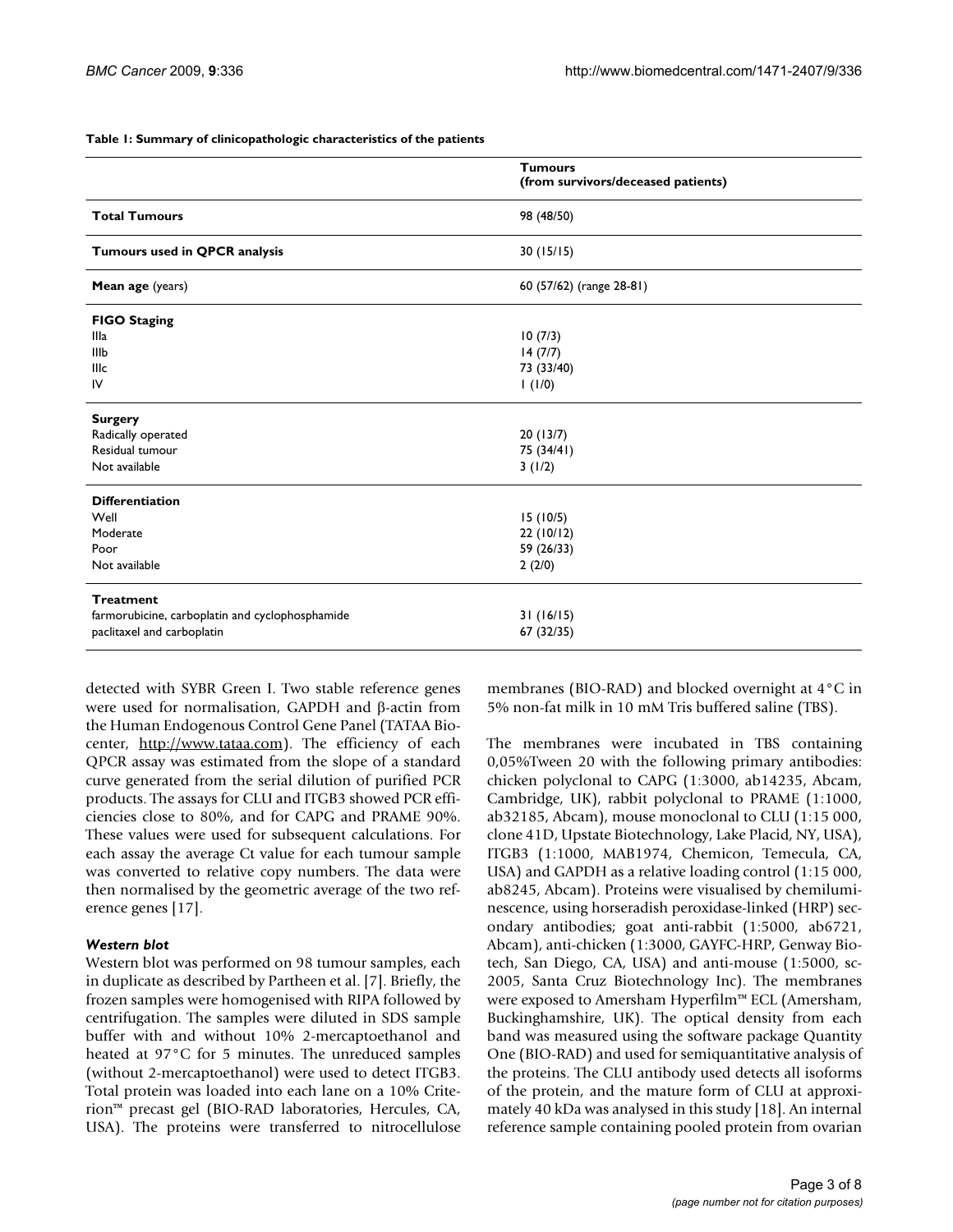tumours, same on each blot, was used as a standard for quantification and was given the value 1. The mean value of the duplicates was calculated and used in the analysis.

#### *Statistical analysis*

Statistical analysis of the data was performed using SPSS for Windows (version 12.0.1). The tumours used in the protein analysis were from patients treated with slightly different carboplatin-based chemotherapies. To check if the two treatment groups could be combined in the statistical analysis, treatment was tested as a 2-level factor, as well as an interaction with protein expression in logistic regression models with survival as response. Due to the skewed expression distributions, the logarithms of protein expressions were used as explanatory variables in the model, and nonparametric tests were used in the analysis of statistical differences.

Statistical differences in mRNA and protein expressions between tumours from survivors and tumours from deceased patients were evaluated using the Mann-Whitney U test. Logistic regression was performed on logarithmic values of protein expressions and the prognostic factors age, stage and surgery outcome to define if these factors contributes significantly to the prediction of survival. The relation between expressions measured with QPCR and western blot was evaluated with bivariate correlation using Spearman correlation coefficient. We used Kaplan-Meier survival curves to show differences in clinical outcome between patients with tumours that expressed high alternatively low levels of ITGB3 mRNA or protein, using cut-off values at 0.29 and 0.43 respectively, based on the detected relative expression levels. A logrank test was used to compare the curves. A value of *p* < 0.05 was considered to be significant.

#### **Results**

#### *The gene ITGB3 was detected as differently expressed*

The expression of *CLU*, *ITGB3*, *CAPG*, and *PRAME* was investigated to study differences in expression levels between tumours from survivors and tumours from deceased patients. The four genes were analysed with QPCR in 30 of the 98 serous adenocarcinomas from patients treated with paclitaxel and carboplatin. The number of tumours analysed was reduced, because the RNA quality did not reach the desirable level in 68 samples. The expression in tumours from survivors and in tumours from deceased patients were compared, and *ITGB3* was significantly more expressed in tumours from survivors  $(p = 0.004)$  (Figure 1). The best separation between the two groups was obtained with a cut-off value of the relative expression at 0.29 (Figure 1A). Only three tumours from survivors expressed *ITGB3* less than 0.29 and three tumours from deceased patients more than 0.29. No statistical differences were detected for the other three genes analysed: *CAPG* (*p* = 0.24), *CLU* (*p* = 0.76), and *PRAME* ( $p = 0.52$ ).



#### **Figure 1**

**Relative mRNA copy numbers for the genes**. Relative mRNA copy numbers as log2 values for the genes A) ITGB3 (significantly differently expressed, *p* = 0.004) B) CLU C) CAPG and D) PRAME. Each plot shows the medians (centre lines), interquartile ranges (boxes), largest and smallest values (whiskers) that are not outliers (circles), or extreme values (stars) within a category.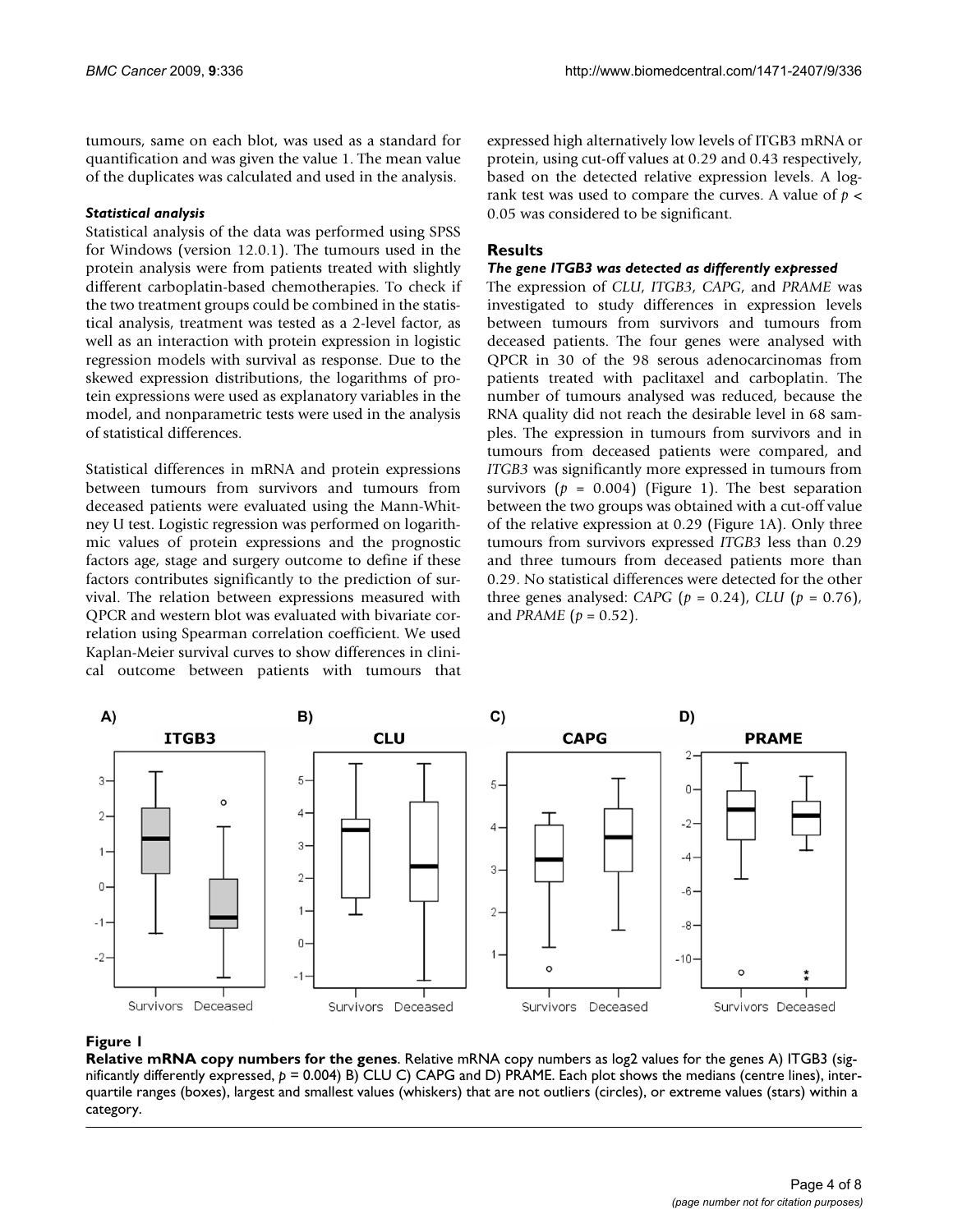#### *The protein ITGB3 was detected as differently expressed*

The proteins CLU, ITGB3, CAPG, and PRAME were examined with western blot for semiquantitative measurements of each protein in 98 tumours (Figure 2). Type of patient treatment could be ignored in the analysis, since no significant effects on protein expressions were detected. A significant difference in expression between tumours from survivors and tumours from deceased patients was detected for ITGB3 ( $p = 0.005$ ), but not for the other proteins, CLU ( $p = 0.15$ ), PRAME ( $p = 0.62$ ), and CAPG  $(p = 0.24)$ . The most optimal cut-off value for ITGB3 that separated survivors and deceased patients turned out to be 0.43 (logarithmic value -0.87). The logistic regression analysis using age, stage, surgery outcome and protein expressions showed that ITGB3 ( $p = 0.002$ ) and survival  $(p = 0.013)$  was independent factors to predict survival. In addition, significant differences of ITGB3 expression were also detected when tumours were divided according to treatment, with  $p = 0.05$  for paclitaxel and carboplatin treated patients and  $p = 0.04$  for farmorubicine-, carboplatin-, and cyclophosphamide-treated patients.

The relative expression of ITGB3 mRNA and protein correlated well ( $p = 0.027$ ). Both mRNA and protein expressions at low levels are dominated by tumours from deceased patients, as illustrated in Figure 3A. Kaplan-Meier survival curves for high versus low expression of ITGB3 mRNA and protein are shown in Figure 3B and 3C, respectively. There was a significant difference in survival for tumours with high versus low expression of the mRNA and protein.

#### **Discussion**

In this study, we performed an external validation of four potential prognostic biomarkers, ITGB3, CLU, CAPG, and PRAME, in advanced ovarian serous adenocarcinomas. We compared the gene and protein expression levels between tumours from survivors and tumours from deceased patients, and ITGB3 was the one found as differently expressed. The clinical outcome of patients with advanced ovarian adenocarcinoma is difficult to predict at an individual level, and ITGB3 could be a complementary potential biomarker for patients with serous tumours. This is of importance because an improvement of the prognostic factors may make it possible to optimise patients' treatment. The differences were detected for both



#### **Figure 2**

**Relative protein expression for the proteins**. Relative protein expression of A) ITGB3<sup>a</sup> (significantly differently expressed, *p* = 0.005) B) CLU C) CAPG and D) PRAME. Each plot shows the medians (centre lines), interquartile ranges (boxes), largest and smallest values (whiskers) that are not outliers (circles), or extreme values (stars) within a category. A representative immunoblot is shown for ITGB3, where GAPDH was used as loading control and tumours from survivors (S) and deceased (D) patients are indicated. <sup>a</sup>In the figure, ITGB3 values for two survivors and one deceased patients were excluded due to extremely high values.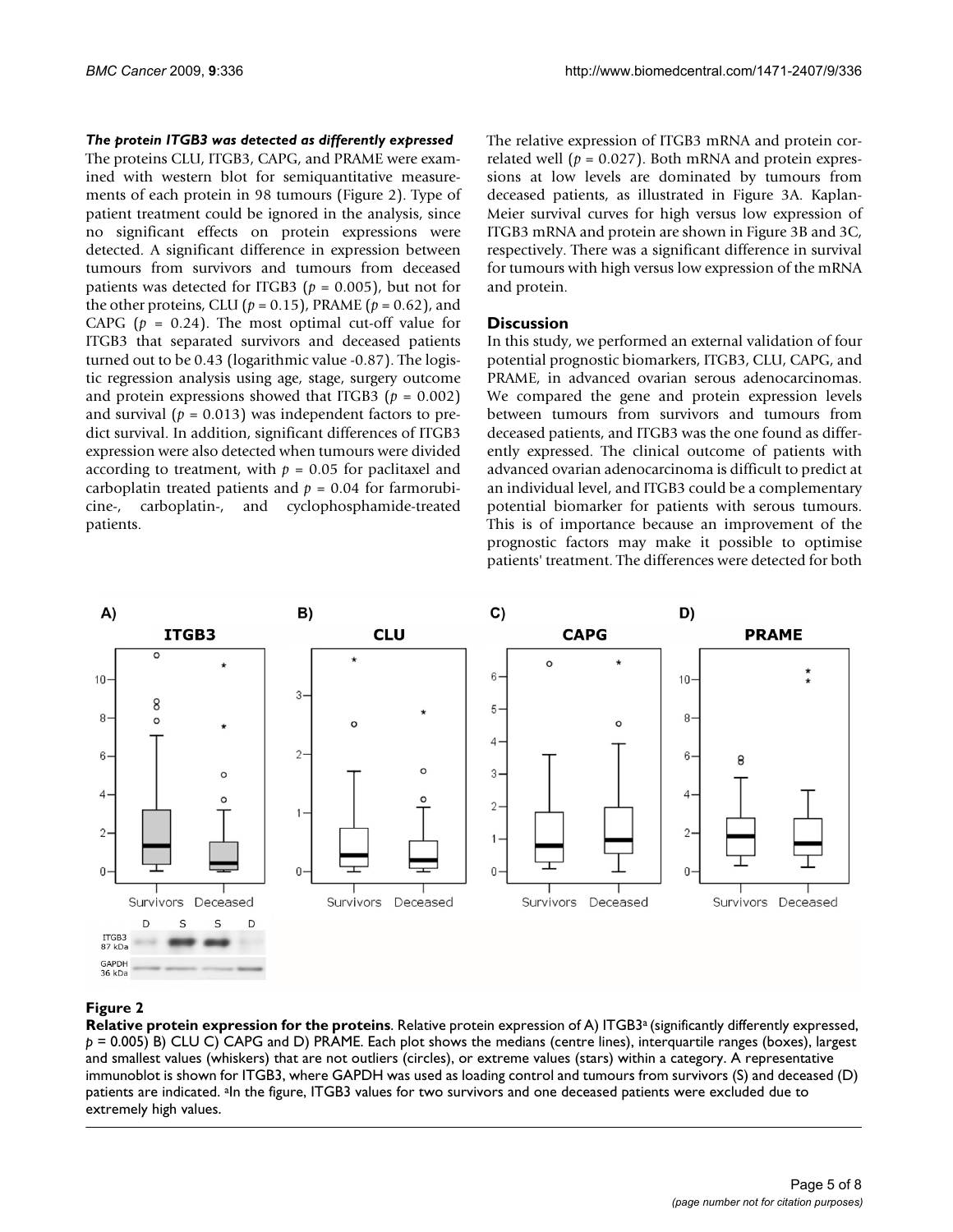

#### **Figure 3**

**Visualization of differences in ITGB3 expression levels between survivors and deceased patients**. A) The logarithmic relative values of protein and mRNA expressions from the same tumour plotted against each other. B) Kaplan-Meier survival curve for ITGB3 mRNA and C) the protein ITGB3.

the gene and the protein expressions, which strengthens the credibility of our results.

A limitation in many studies of biomarkers, with microarray and other methods, is the lack of follow-up with external validation of significant findings. Consequently, the insignificant results for CLU, CAPG, and PRAME in the present study highlight the importance of verifying data in an external validation set of tumours, although, the number of tumours analysed with QPCR in this study was low, and small groups may have had an impact on the results. However, earlier studies have reported CLU as down-regulated and CAPG and PRAME as up-regulated in advanced carcinomas compared to early tumours or normal tissue [19-25]. Even though we did not detect any differences in relation to survival in our analysis, the expression of CLU, CAPG, and PRAME might still be associated with the development and progression of serous ovarian adenocarcinomas. Concerning ITGB3, an evaluation in the reverse order, where the patients are classified depending on the tumours' ITGB3 expression, could determine if it is possible to distinguish patients who will respond to standard treatment from those who will not.

The gene *ITGB3* encodes the beta chain of two integral cell-surface glycoproteins,  $\alpha v\beta$ 3 and GPIIb/IIIa, of which  $\alpha v\beta$ 3 is expressed on endothelial and tumour cells [26]. As molecules involved in cell adhesion and cell signalling, integrins have an important role in various carcinomas. The expression of  $\alpha \nu \beta$ 3 integrins has been linked to bad prognosis for breast cancer and melanoma patients, but the relation to ovarian tumours needs further clarification [27,28]. The expression of  $\alpha \nu \beta$ 3 integrins has been detected as less frequent in ovarian epithelial tumours of low malignant potential (LMP) in contrast to ovarian carcinomas [29]. Controversially, Maubant et al. [30] found a significantly less frequent expression of the  $\beta$ 3 subunit in grade 3 ovarian tumours compared to grade 1 and 2 tumours, and less expression in peritoneal metastasis compared to primary tumours. Nevertheless, they did not find any correlation to survival, as we did in our study. The use of tumours with different histological subtypes and stages in their analysis may explain the inconsistent findings compared with our results, since we used only advanced serous adenocarcinomas. Further, ITGB3 protein expression have been detected in normal ovarian epithelium and highly differentiated ovarian carcinomas, but are lacking in most of the less-differentiated tumours [31]. Regeneration of normal ovarian epithelial cells is a continuous process due to wound healing after ovulation. This process involves adhesion, spreading, and proliferation of cells, all features that could involve integrins. The expression of ITGB3 in the normal ovarian epithelium and its expression in well-differentiated ovarian carcinomas may reflect the preservation of normal cell properties.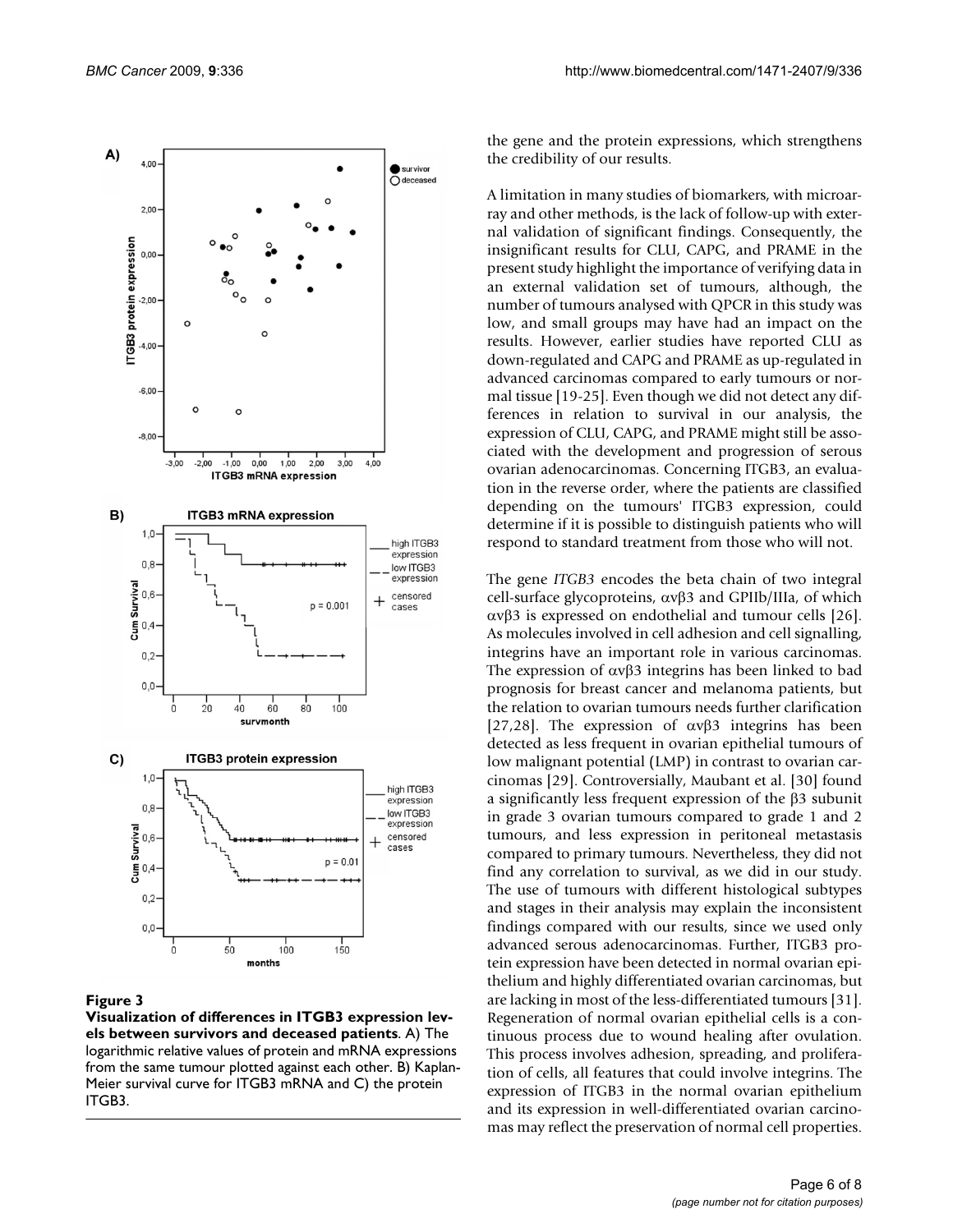The expression of ITGB3 in tumours from survivors in our study may indicate that these tumour cells still retain normal cell properties, and are therefore less aggressive. Moreover,  $\alpha v\beta$ 3 may have different function in various tissues, which may partly explain the divergent results of  $\alpha v\beta$ 3 expression linked to bad prognosis in other cancers, such as breast cancer and melanoma [27,28]. Therefore, the use of ITGB3 as a biomarker may only have clinical relevance in ovarian adenocarcinomas.

Normal adherent cells must be anchored to the extracellular matrix (ECM) to survive and proliferate. Ligated  $\alpha v\beta 3$ activates cell survival pathways and suppresses proapoptotic signalling, while inactive unligated  $\alpha v\beta$ 3 promotes apoptosis [32,33]. Maubant et al. [34] used a sensitive ovarian cancer cell line and its cisplatin-resistant counterpart to study the expression of  $\alpha v\beta$  and  $\alpha v\beta$ . They showed that three days after plating, the  $\alpha v$  subunit associated with the  $\beta$ 3 subunit on the surface of sensitive cells, but it associated with both  $\beta$ 3 and  $\beta$ 5 on the surface of resistant cells. Consequently, ITGB3 could have a dual role in cancer. At its primary site, the protein favours a good prognosis, but as soon as the tumour cell has lost its attachment, the cell will be able to metastasise and progress at a distant site. This dual role of the protein may have an impact on the use of ITGB3 as a biomarker.

Finally, the function of ITGB3 as a biomarker in ovarian adenocarcinoma may be influenced by other factors in the tumours. One such factor is the up-regulation of  $\alpha v\beta 3$ integrin in low HRG/NRG1-expressing breast cancer cell lines [35]. These cell lines are highly sensitive to treatment with paclitaxel. The up-regulation of  $\alpha \nu \beta$  integrin and low expression of HRG/NRG1 in cancer cells could be a novel molecular marker of chemosensitivity. The correlation of HRG/NRG1 and ITGB3 expression might be relevant to study in ovarian tumours as well, or there might be other unknown factors that regulate the impact of ITGB3 as a biomarker.

#### **Conclusion**

In conclusion, ITGB3 was significantly differently expressed between tumours from survivors and tumours from deceased patients. The differences were detected for both gene and protein levels in our external validation set of advanced serous ovarian adenocarcinomas. The loss of ITGB3 expression in tumours from deceased patients and high expression in tumours from survivors could be used as a biomarker for patients with advanced serous tumours. Prospective evaluation of ITGB3 expression levels could determine if it is possible to distinguish patients who will respond to standard treatment from those who will not. It would also be worth considering a study of ITGB3 expression in stage I and stage II serous ovarian tumours, and in other histopathological subtypes. In future, it may be that patients who respond to standard therapy could be treated with a more moderate combination of anti-cancer agents, and higher-risk patients might be offered additional chemotherapy and more frequent follow up at an initial state.

### **Competing interests**

The authors declare that they have no competing interests.

#### **Authors' contributions**

KP participated in the conception and design of the study, carried out the western blot, statistical analysis, interpretation of the data and drafted the manuscript. KL and LÖ contributed to the analysis and helped to draft the manuscript. IC carried out the western blot and contributed to the analysis of the data. KS participated in the design, and assisted in the writing of the manuscript. GH contributed to the conception and the design of the study, assisted in the writing of the manuscript, and funded the study. All authors read and approved the final manuscript.

#### **Acknowledgements**

We thank Ghita Fahllenius for cytological evaluation; Linda Strömbom and Sara Andersson, TATAA Biocenter, for help with technical support of QPCR, and Marita Olsson and Oscar Hammar for statistical advice. This work was supported by the King Gustav V Jubilee Clinic Cancer Research Foundation, the Assar Gabrielsson Foundation and the Swedish Cancer Foundation.

#### **References**

- 1. Runnebaum IB, Stickeler E: **[Epidemiological and molecular](http://www.ncbi.nlm.nih.gov/entrez/query.fcgi?cmd=Retrieve&db=PubMed&dopt=Abstract&list_uids=11216917) [aspects of ovarian cancer risk.](http://www.ncbi.nlm.nih.gov/entrez/query.fcgi?cmd=Retrieve&db=PubMed&dopt=Abstract&list_uids=11216917)** *J Cancer Res Clin Oncol* 2001, **127(2):**73-79.
- 2. Socialstyrelsen TSNBoHaW: **Statistics Health and Diseases 2007:15. Causes of death, Sweden 2005.** The Swedish National Board of Health and Welfare; Sweden; 2007.
- 3. Fox H: **Pathology of ovarian Cancer.** In *Cancer in Women* Edited by: Kavanagh JJ, Singletary SE, Einhorn N, DePetrillo AD. Oxford: Blackwell Science, Inc; 1998:415-442.
- 4. Heintz AP, Odicino F, Maisonneuve P, Quinn MA, Benedet JL, Creasman WT, Ngan HY, Pecorelli S, Beller U: **[Carcinoma of the ovary.](http://www.ncbi.nlm.nih.gov/entrez/query.fcgi?cmd=Retrieve&db=PubMed&dopt=Abstract&list_uids=17161157) [FIGO 6th Annual Report on the Results of Treatment in](http://www.ncbi.nlm.nih.gov/entrez/query.fcgi?cmd=Retrieve&db=PubMed&dopt=Abstract&list_uids=17161157) [Gynecological Cancer.](http://www.ncbi.nlm.nih.gov/entrez/query.fcgi?cmd=Retrieve&db=PubMed&dopt=Abstract&list_uids=17161157)** *Int J Gynaecol Obstet* 2006, **95(Suppl 1):**S161-192.
- 5. Partheen K, Levan K, Osterberg L, Horvath G: **[Expression analysis](http://www.ncbi.nlm.nih.gov/entrez/query.fcgi?cmd=Retrieve&db=PubMed&dopt=Abstract&list_uids=16996261) [of stage III serous ovarian adenocarcinoma distinguishes a](http://www.ncbi.nlm.nih.gov/entrez/query.fcgi?cmd=Retrieve&db=PubMed&dopt=Abstract&list_uids=16996261) [sub-group of survivors.](http://www.ncbi.nlm.nih.gov/entrez/query.fcgi?cmd=Retrieve&db=PubMed&dopt=Abstract&list_uids=16996261)** *Eur J Cancer* 2006, **42(16):**2846-2854.
- 6. Gyorffy B, Dietel M, Fekete T, Lage H: **[A snapshot of microarray](http://www.ncbi.nlm.nih.gov/entrez/query.fcgi?cmd=Retrieve&db=PubMed&dopt=Abstract&list_uids=18217975)[generated gene expression signatures associated with ovar](http://www.ncbi.nlm.nih.gov/entrez/query.fcgi?cmd=Retrieve&db=PubMed&dopt=Abstract&list_uids=18217975)[ian carcinoma.](http://www.ncbi.nlm.nih.gov/entrez/query.fcgi?cmd=Retrieve&db=PubMed&dopt=Abstract&list_uids=18217975)** *Int J Gynecol Cancer* 2008, **18(6):**1215-1233.
- 7. Partheen K, Levan K, Osterberg L, Claesson I, Fallenius G, Sundfeldt K, Horvath G: **[Four potential biomarkers as prognostic factors](http://www.ncbi.nlm.nih.gov/entrez/query.fcgi?cmd=Retrieve&db=PubMed&dopt=Abstract&list_uids=18709641) [in stage III serous ovarian adenocarcinomas.](http://www.ncbi.nlm.nih.gov/entrez/query.fcgi?cmd=Retrieve&db=PubMed&dopt=Abstract&list_uids=18709641)** *Int J Cancer* 2008, **123(9):**2130-2137.
- 8. Nachman RL, Leung LL: **[Complex formation of platelet mem](http://www.ncbi.nlm.nih.gov/entrez/query.fcgi?cmd=Retrieve&db=PubMed&dopt=Abstract&list_uids=6460044)[brane glycoproteins IIb and IIIa with fibrinogen.](http://www.ncbi.nlm.nih.gov/entrez/query.fcgi?cmd=Retrieve&db=PubMed&dopt=Abstract&list_uids=6460044)** *J Clin Invest* 1982, **69(2):**263-269.
- 9. Flier A van der, Sonnenberg A: **[Function and interactions of](http://www.ncbi.nlm.nih.gov/entrez/query.fcgi?cmd=Retrieve&db=PubMed&dopt=Abstract&list_uids=11572082) [integrins.](http://www.ncbi.nlm.nih.gov/entrez/query.fcgi?cmd=Retrieve&db=PubMed&dopt=Abstract&list_uids=11572082)** *Cell Tissue Res* 2001, **305(3):**285-298.
- 10. Tamkun JW, DeSimone DW, Fonda D, Patel RS, Buck C, Horwitz AF, Hynes RO: **[Structure of integrin, a glycoprotein involved in](http://www.ncbi.nlm.nih.gov/entrez/query.fcgi?cmd=Retrieve&db=PubMed&dopt=Abstract&list_uids=3487386) [the transmembrane linkage between fibronectin and actin.](http://www.ncbi.nlm.nih.gov/entrez/query.fcgi?cmd=Retrieve&db=PubMed&dopt=Abstract&list_uids=3487386)** *Cell* 1986, **46(2):**271-282.
- 11. Michel D, Chatelain G, North S, Brun G: **[Stress-induced transcrip](http://www.ncbi.nlm.nih.gov/entrez/query.fcgi?cmd=Retrieve&db=PubMed&dopt=Abstract&list_uids=9359832)[tion of the clusterin/apoJ gene.](http://www.ncbi.nlm.nih.gov/entrez/query.fcgi?cmd=Retrieve&db=PubMed&dopt=Abstract&list_uids=9359832)** *Biochem J* 1997, **328(Pt 1):**45-50.